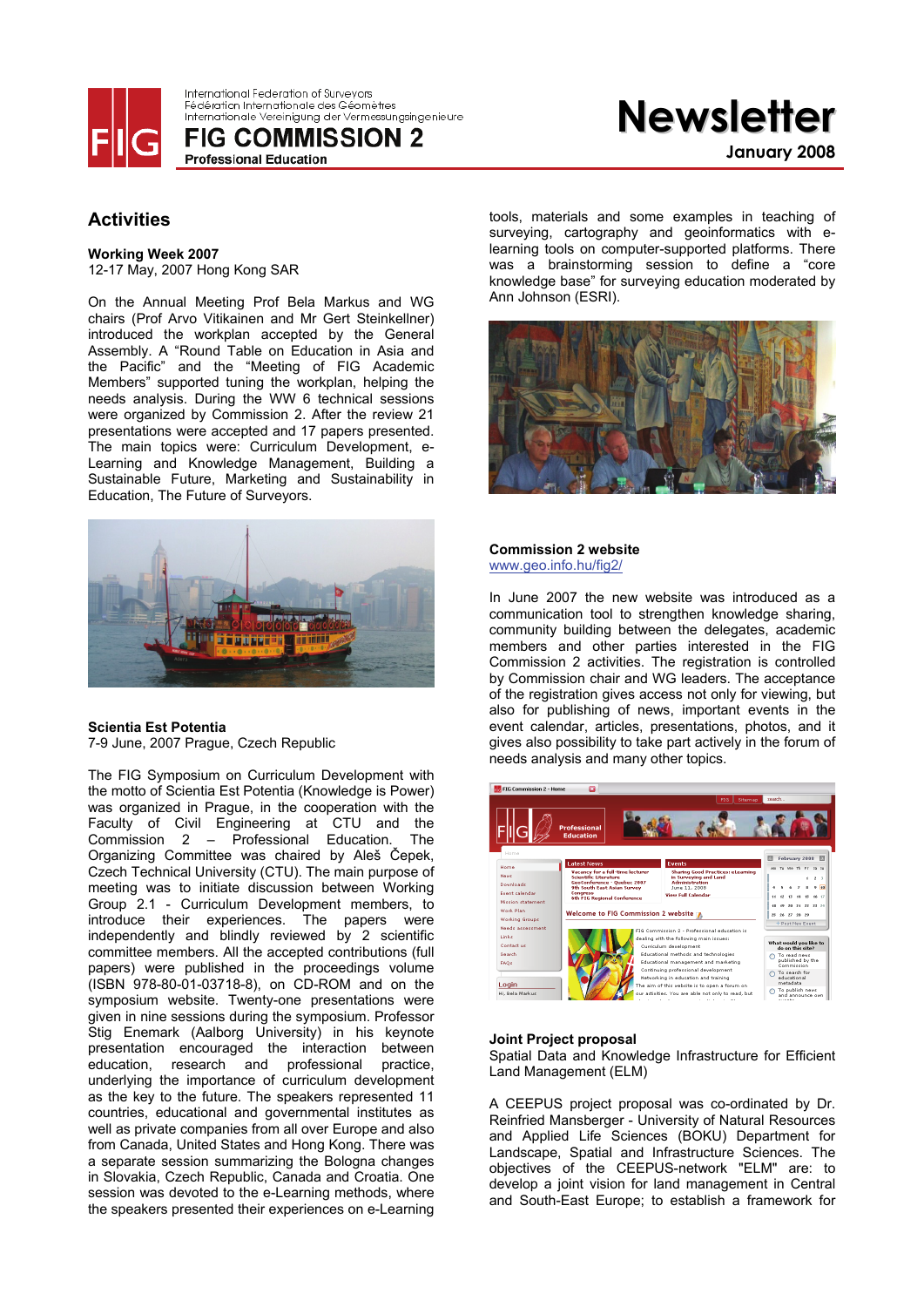knowledge sharing on the topic of Spatial Data Infrastructure (SDI); to establish a framework for knowledge exchange on the topic of Land Management Processes; to promote and enable international mobility of teachers and students in the field of the network; to improve efficiency of land related processes by using ICT (Information &Communication Technologies); to harmonize the education and training in land management studies; to make lobbying for futureorientated land management; to build strong interpersonal and team skills by emphasizing collaborative coursework; to bridge the gap between academic standards and up-to-date skills relevant in today's workplace. The CEEPUS-Network "ELM" by the proposal will start in the study year 2008/09.

#### \*\*\*\*\*\*

### **Next events**

**e-Learning: Sharing Good Practices** 

11-13 June 2008 Enschede, The Netherlands



The International Workshop jointly organised by Commission 2, Commission 7 and the International Institute for Geo-information Science and Earth Observation (ITC). The workshop aims to bring together professionals engaged in e-Learning and distance education in Surveying, Geo-information Sciences and Land Administration. The workshop is meant to be an active event, offering the participants the opportunity to demonstrate and/or try out good practices and to share their experiences. The technologically less advanced countries will get special attention. Also, the changing requirements priorities in the application fields will be addressed. Keynote speakers: Prof. Stig Enemark, President of FIG (Session through Video Conferencing); Nicholas Frunzi, Director of Educational Services, ESRI, USA; Prof. Paul van der Molen, Vice President of FIG, ITC, The Netherlands; Prof. Bela Markus Chair FIG Commission 2, UWH, Hungary; András Osskó, Chair FIG Commission 7, Budapest Land Office, Hungary. Technical Sessions: 1. Good practices in e-Learning and distance education, Practical examples: online courses, exercises, tools and approaches, ICT based courses for the surveying and land administration professional. 2. Engaging in e-Learning: The changing role of the academic staff, Learning approaches and content development, Integrated learning environments, Costs and benefits in e-Learning, Blended approaches. 3. Continuous Professional Development: The use of social software to support networking and lifelong learning, Student support (Virtual Club, Communication techniques, Teamwork tools). 4. International Cooperation and/in e-Learning: EduGi, EduSDR, Joint Educational Programmes, GI-NET and the role of e-Learning, Technical, political, legal, organisational and cultural problems of e-Learning. 5. Educational needs and challenges, Changing priorities in the application fields, Expansion of the scope of Land Administration, e-Governance, Presentations of good practices. In

addition to the presentations, a hands-on workshop session will be organized. The organizers strongly encourage participants to demonstrate and try out new e-Learning tools in practice. In parallel sessions participants will be invited to demonstrate and/or participate in hands-on e-Learning sessions. Computer facilities and support will be available. More details: www.itc.nl/fig\_elearning2008 or Liza Groenendijk, chair WG2.2, email: groenendijk@itc.nl.

#### **Working Week 2008: Integrating generations**  14-19 June 2008 Stockholm, Sweden



The Working Week addresses many of the issues facing surveyors in the next years. These include questions related to the need of getting young people interested in surveying and geomatics, how to keep the professional qualifications up to date, need for capacity building – all issues of great interest for FIG and the organisers. The theme can also be read more closely related to the profession itself: what is the role of modern technology in GNSS (Global Navigation Satellite System), geoinformatics, laser scanning etc. This fast growing technology will change the way of our profession. All ten FIG technical commissions will attend the conference and papers are therefore presented to all the following topics: Professional Standards and Practice; Professional Education; Spatial Information Management; Hydrography; Positioning and Measurement; Engineering Surveys; Cadastre & Land Management; Spatial Planning and Development; Valuation and the Management of Real Estate; and Construction Economics and Management. As Swedish surveyors are very successful in the fields of real estate management and valuation we are happy to announce that FIG together with UN-Habitat will organise a special seminar in conjunction to the Working Week. This is also a showcase how Swedish surveyors have a strong interest in assisting surveyors and land related professions in developing countries. FIG Working Week will be held at the Stockholm City Conference Centre (Norra Latin). More: http://www.fig.net/fig2008/ .

#### **Summer School on Urban 3D modeling**  23-29 August 2008 Szekesfehervar, Hungary



The Summer School aims to give an overview of data acquisition, data processing and modeling methods related to 3D modeling in urban environments More info: http://www.geo.info.hu/urban3d/. Students can take part in keynote lectures, practical hands-on exercises and fieldwork. Topics: Heritage management, Data acquisition in Heritage management, 3D data sources, 3D data acquisition methods, Digital terrestrial photogrammetry, Laser scanning, Terrestrial laser scanning, Building Information Models, 3D modeling, bird's eye view, street view, 3D spatial analysis and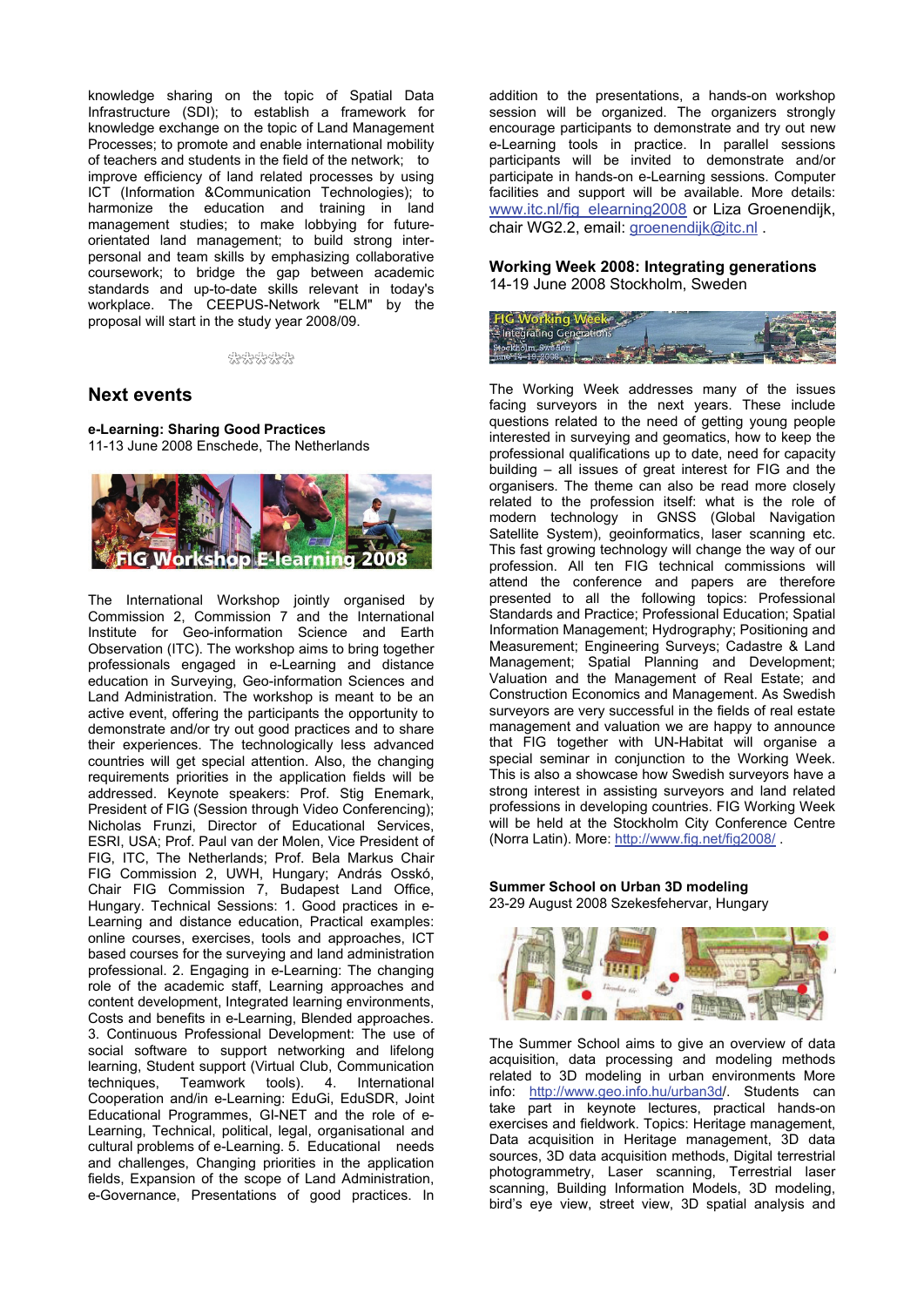visualization, 3D rendering, 3D animation. Venue: Lands and GI Knowledge Center, Faculty of Geoinformatics, University of West Hungary, Address: Budai út 43., Székesfehérvár, Hungary H-8000. Target group: The maximum number of participants is 50. Participation is open to all students and people interested in any of the following fields: geoinformatics, surveying, cartography, heritage management, municipal and regional planning, architecture, environmental sciences, disaster management, telecommunications.

#### **2009**

#### **WG 2.3**

on Educational Management and Marketing chaired by Mr. Gert Steinkellner, BEV (Vienna, Austria) will present their results in March 2009, in Vienna.

#### **Working Week 2009**

3-8 May, 2009 Eilat, Israel Surveyors Key Role in Accelerated Development - New Horizons Across the Red Sea

#### \*\*\*\*\*\*

#### **News**

#### **Working Group 2.4**

Real Estate Valuation and Management Education



Prof. Arvo Vitikainen (Helsinki, Finland), chair of WG 2.4 stated in the present world requirements for knowledge in real estate management are expanding fast, the educational programs have to have options where students can really specialise in real estate economics, therefore WG

prepares a meeting on the necessary changes. In the spring of 2008 a comparative study on how the education of real estate economics is arranged in different countries will be made at the Department of Surveying, Helsinki University of Technology. The following countries are planned to be included in the study: the Nordic Countries (Finland, Sweden, Denmark, Norway), Germany, Austria, The Netherlands, Estonia, Poland, Hungary, France, Italy, Slovenia, Great Britain, Australia, USA. The study will be made by the students of the Candidate Seminar of Real Estate Economics as their Candidate Thesis. The study will be made as literature research and by interviewing the contact persons of FIG Commission 2 and teachers from various universities. The study will concentrate on comparing the education (real estate valuation, facilities management and land management), contents of the study programme, study entities and focuses, extent of the education (credits), number of students, teaching methods, and which different educational institutions the education is given in (which study programmes), etc. The outcome gathered from different countries will be composed into a summary report. The contents of the report will be preliminarily presented at the Commission 2 meeting at the FIG Stockholm Congress. It will be published in the future publication "The Future of Surveying Education" of Commission 2 and presented at the Sydney Congress (2010).

#### **Developing Sustainable Societies**

was the theme of the 9th SE Asian Survey Congress held at the Christchurch Convention Centre from 30<sup>th</sup> October – 2 November. The Congress had over 450 participants and proved to be perhaps the most successful and professionally stimulating conference the NZIS has ever held. It was formally opened by the Hon David Parker, Minister both for the Environment, and for Land Information New Zealand. He was followed to the podium by Professor Stig Enemark, President of FIG. Stig's opening address on Sustainable Land Management provided an excellent global picture on the interrelationships between people (human rights, engagement and dignity), politics (land policies and good governance) and places (shelter, land rights and natural resources). This address wonderfully set the scene for the Conference's keynote speaker, Rob Gell. Rob, perhaps best known to Australians as the presenter for National Nine News for 16 years from 1988 and now with the Seven Network, set the tone for the conference with a superb presentation on the sustainability issues surrounding climate change. The message was direct and simple the status quo is unsustainable and the risks of doing nothing are monumental. In his words, "*Sustainability is a process and a partnership. The scale of the problem [of climate change] is massive; the opportunities to respond are diminishing. The future is in your hands. I ask you all this question: what will you tell your children? Go home and write a letter to your children or grandchildren to tell them what you did for sustainability".* As the conference unfolded it drew upon a remarkably diverse range of high-profile, plenary session speakers, each of which provided a fresh insight into sustainability issues. For many of the speakers it was the first time they had addressed such a large and diverse group of surveyors. For many of the conference participants, it was the first time they had been exposed to some of the thinking underlying the global sustainability agenda. The importance of the issue was well captured by Morgan Williams, New Zealand's past Commissioner for the Environment, whose central message was, "*Education and learning for sustainability has to become an 'emersion' process across our societies. It's the 'language' of the 21st Century – we must learn to 'speak' and 'live' it FAST*." In total, not only was the conference provocative, challenging and thought provoking, but it made what the conference organizing committee hopes was a lasting impact upon the participants. As a final act, the following far reaching Conference resolution was passed: *"Surveyors, as members of a profession that has a leading influence on the land and built environments of today's and tomorrow's communities, commit themselves to: 1. Developing and implementing strategies to deliver environmentally sustainable outcomes. 2. Embracing best practice to achieve sustainability. 3. Supporting and promoting education for best practice in sustainable development. 4. Facilitating and promoting collaboration between clients, councils, consultants and communities so as to* 



*achieve mutually beneficial outcomes. 5. Supporting the collection and responsible use of scientific and technical information that will lead to informed decision making."*

Reported by John Hannah, Past-President, NZIS